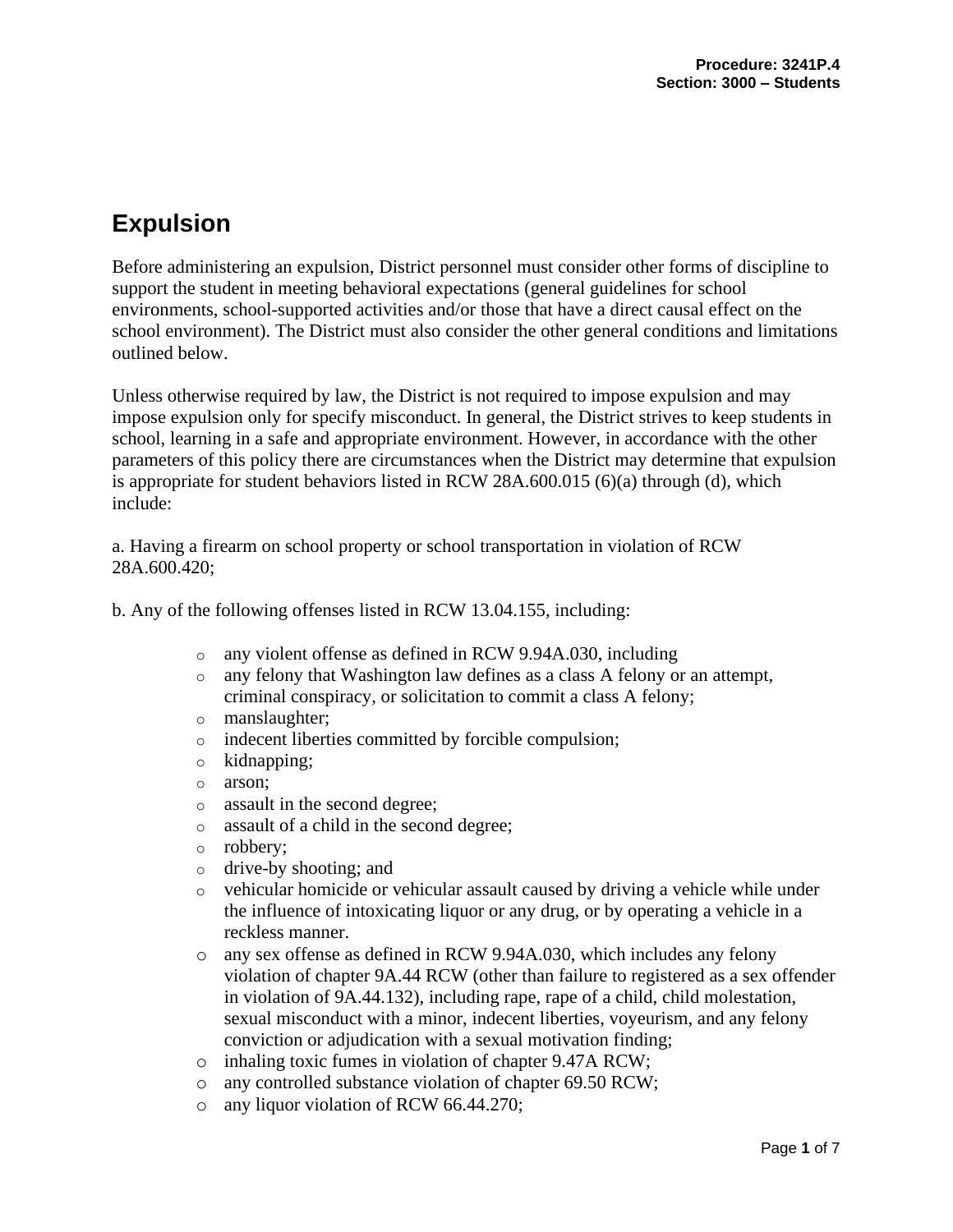- o any weapons violation of chapter 9.41 RCW, including having a dangerous weapon at school in violation of RCW 9.41.280;
- o any violation of chapter 9A.36 RCW, including assault, malicious harassment, drive-by shooting, reckless endangerment, promoting a suicide attempt, coercion, assault of a child, custodial assault, and failing to summon assistance for an injured victim of a crime in need of assistance;
- o any violation of chapter 9A.40 RCW, including kidnapping, unlawful imprisonment, custodial interference, luring, and human trafficking;
- o any violation of chapter 9A.46 RCW, including harassment, stalking, and criminal gang intimidation; and
- o any violation of chapter 9A.48 RCW, including arson, reckless burning, malicious mischief, and criminal street gang tagging and graffiti.
- c. Two or more violations of the following within a three-year period, as follows:
	- o criminal gang intimidation in violation of RCW 9A.46.120:
	- o gang activity on school grounds in violation of RCW 28A.600.455;
	- o willfully disobeying school administrative personnel in violation of RCW 28A.635.020; and
	- o defacing or injuring school property in violation of RCW 28A.635.060; and
- d. Any student behavior that adversely affects the health or safety of other students or educational staff.

In addition to a behavior specified in RCW 28A.600.015, before imposing expulsion, District personnel must also determine that if the student returned to school before completing an expulsion the student would pose an imminent danger to students, school personnel, or pose an imminent threat of material and substantial disruption to the educational process.

#### **Initial hearing**

Before administering any expulsion, the District will attempt to notify the student's parent/guardian as soon as reasonably possible regarding the behavioral violation. Additionally, the principal or designee must conduct an informal initial hearing with the student to hear the student's perspective. The principal or designee must make a reasonable attempt to contact the student's parent/guardian and provide an opportunity for the parent/guardian to participate in the initial hearing in person or by telephone. The District must hold the initial hearing in a language the student and parent/guardian understand. At the initial hearing, the principal or designee will provide the student:

- Notice of the student's violation of this policy;
- An explanation of the evidence regarding the behavioral violation;
- An explanation of the discipline that may be administered; and
- An opportunity for the student to share his or her perspective and provide explanation regarding the behavioral violation.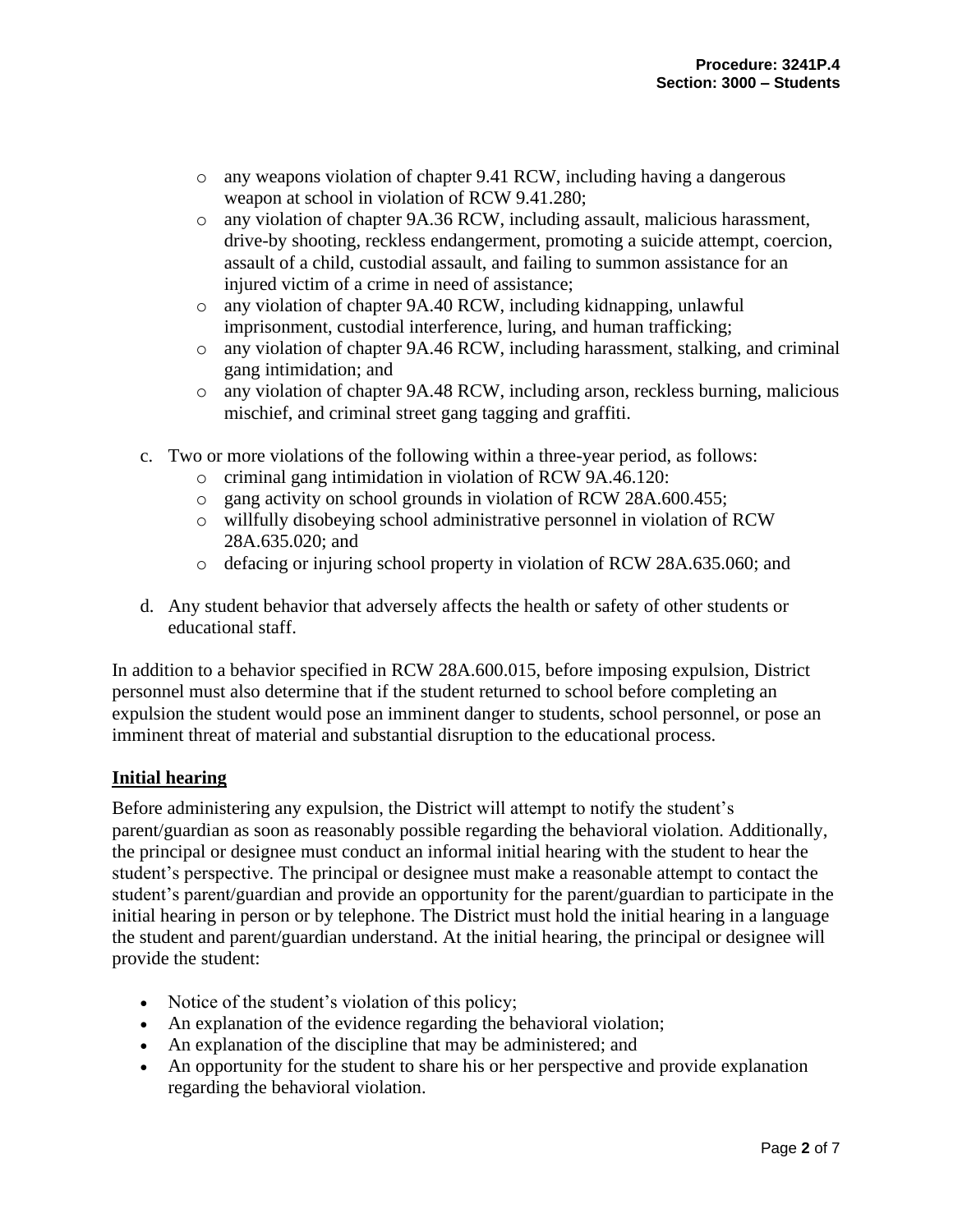Following the initial hearing, the principal or designee must inform the student of the disciplinary decision regarding the behavioral violation, including the date when any expulsion will begin and end.

## **Notice**

No later than one (1) school business day following the initial hearing with the student, the District will provide written notice of the expulsion to the student and parent/guardian in person, by mail, or by email. If the parent/guardian cannot read any language, the District will provide language assistance. The written notice must include:

- a. A description of the student's behavior and how the behavior violated this policy;
- b. The duration and conditions of the expulsion, including the dates on which or expulsion will begin and end;
- c. The other forms of discipline that the District considered or attempted, and an explanation of the District's decision to administer or expulsion;
- d. The opportunity to receive educational services during or expulsion;
- e. The right of the student and parent/guardian to an informal conference with the principal or designee;
- f. The right of the student and parent/guardian to appeal or expulsion; and
- g. For any expulsion, the opportunity for the student and parent/guardian to participate in a reengagement meeting.

Other than for the firearm exception under WAC 392-400-820, the District will not impose an expulsion for any student in kindergarten through fourth grade.

If an expulsion may exceed ten (10) days, the District will consider whether the student is currently eligible or might be deemed eligible for special education services. If so, the principal will notify relevant special education staff of or expulsion so that the District can ensure it follows its special education discipline procedures as well as its general education discipline procedures.

An expulsion may not exceed the length of an academic term, unless the Superintendent grants a petition to extend the expulsion under WAC 392-400-480. The District is not prohibited from administrating an expulsion beyond the school year in which the behavioral violation occurred.

# **Optional Conference with Principal**

If a student and/or the parent/guardian disagree with the District's decision to expel the student, the student and/or parent/guardian may request an informal conference with the principal or designee to resolve the disagreement. The student and/or parent/guardian may request an informal conference orally or in writing.

The principal or designee must hold the conference within three (3) school business days after receiving the request, unless otherwise agreed to by the student and/or parent/guardian.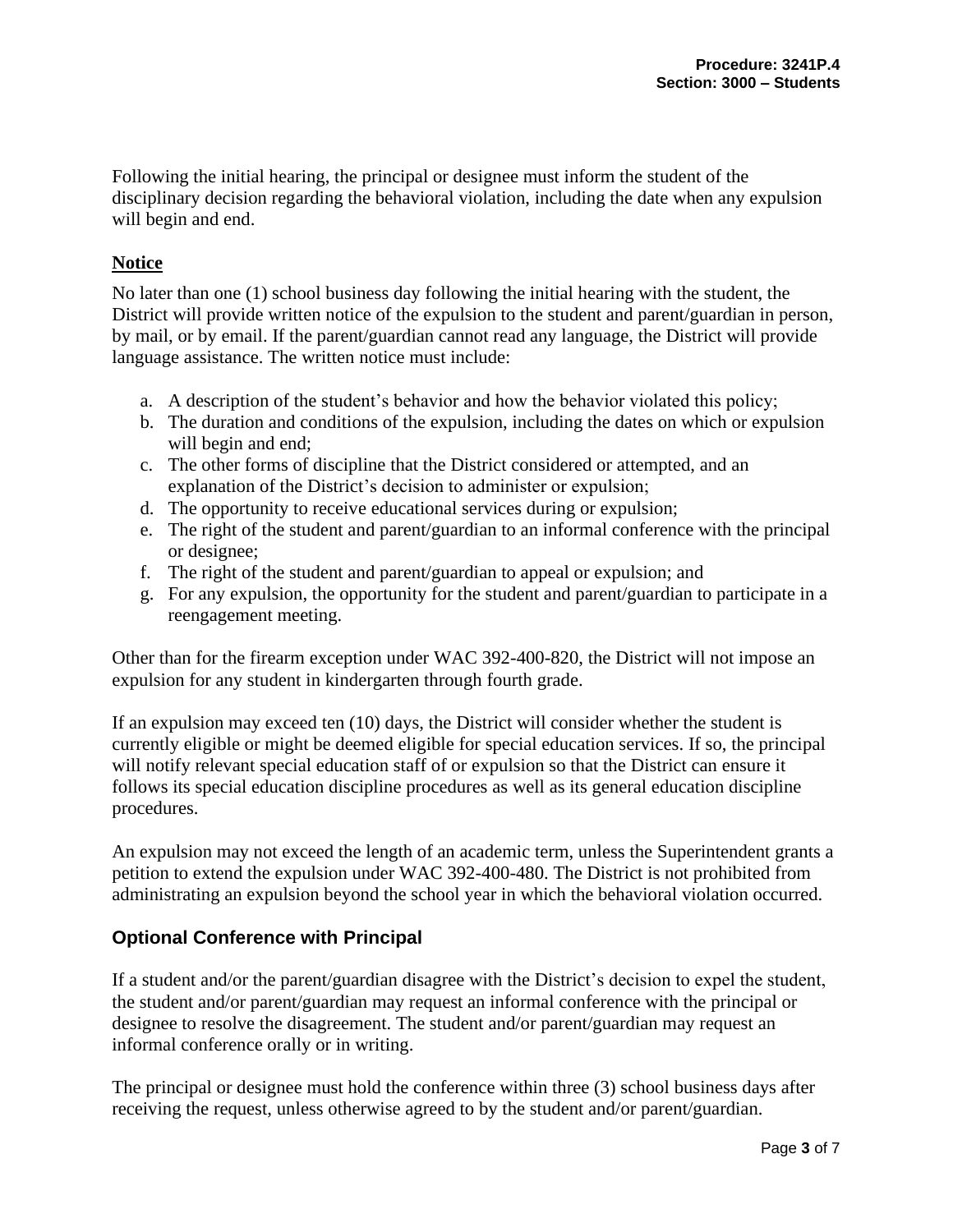During the informal conference, the student and parent/guardian will have the opportunity to share the student's perspective and explanation regarding the events that led to the behavioral violation. The student and parent/guardian will also have the opportunity to confer with the principal or designee and school personnel involved in the incident that led to the expulsion. Further, the student and parent/guardian will have the opportunity to discuss other forms of discipline that the District could administer.

An informal conference will not limit the right of the student and/or parent/guardian to appeal the expulsion, participate in a reengagement meeting, or petition for readmission.

## **Appeals**

#### **Requesting appeal**

The appeal provisions for in-school suspension differ from those for expulsion. The appeal provisions for long-term suspension or expulsion and emergency expulsion have similarities but the timelines differ.

A student and/or the parent/guardian may appeal an expulsion to the Superintendent or designee orally or in writing. For an expulsion, the request to appeal must be within five (5) school business days from when the District provided the student and parent/guardian with written notice.

When an appeal for expulsion is pending, the District may continue to administer the expulsion during the appeal process, subject to the following requirements:

- The expulsion is for no more than ten  $(10)$  consecutive school days from the initial hearing or until the appeal is decided, whichever is earlier;
- The District will apply any days of expulsion occurring before the appeal is decided to the term of the student's expulsion and may not extend the term of the student's expulsion; and
- If the student returns to school before the appeal is decided, the District will provide the student an opportunity to make up assignments and tests missed during the expulsion upon the student's return.

#### **Expulsion appeal**

For an expulsion, the Superintendent or designee will provide the student and parent/guardian written notice in person, by mail, or by email, within one (1) school business day after receiving the appeal request, unless the parties agree to a different timeline. Written notice will include:

- The time, date, and location of the appeal hearing;
- The name(s) of the official(s) presiding over the appeal;
- The right of the student and parent/guardian to inspect the student's education records;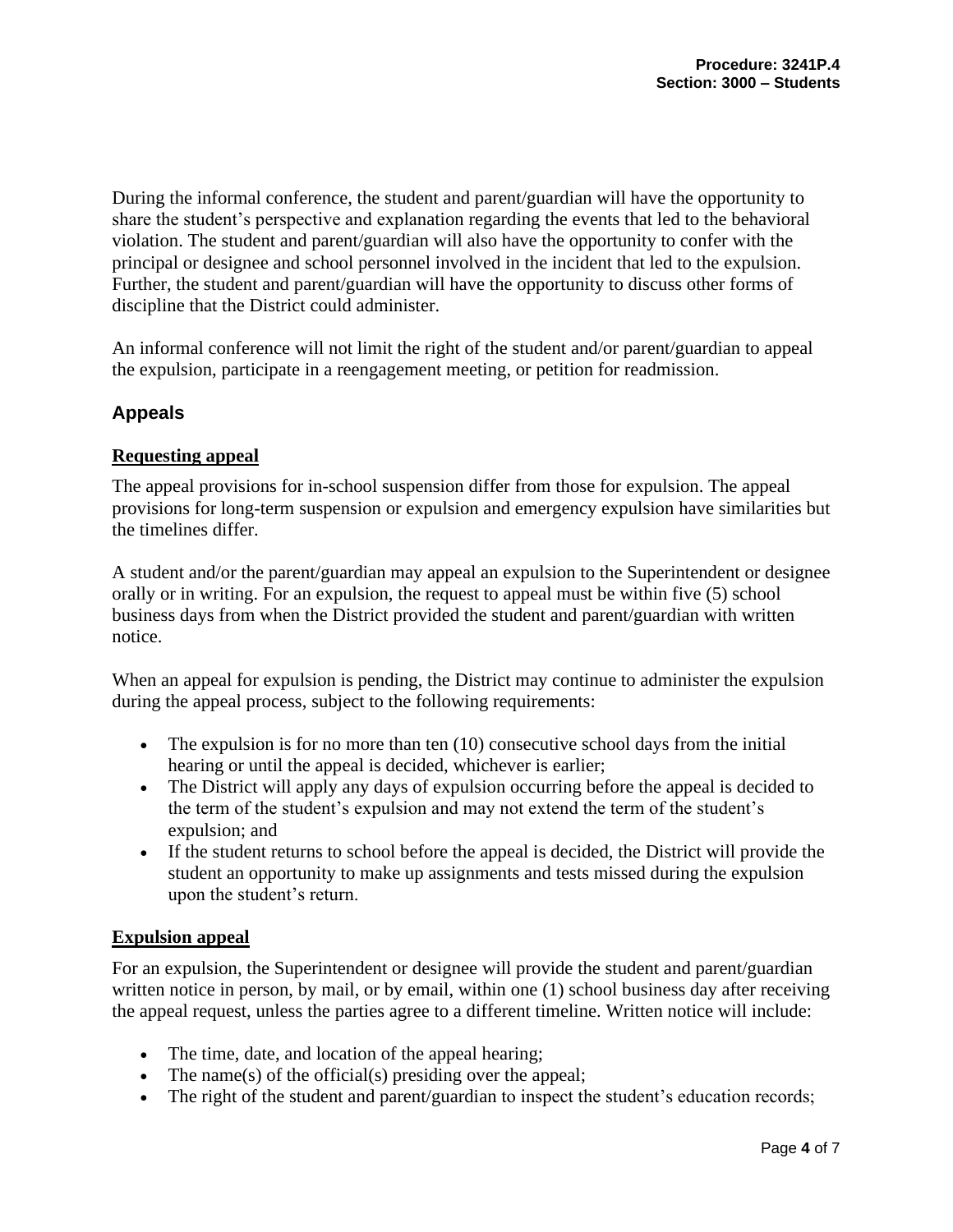- The right of the student and parent/guardian to inspect any documentary or physical evidence and a list of any witnesses that will be introduced at the hearing;
- The rights of the student and parent/guardian to be represented by legal counsel; question witnesses; share the student's perspective and explanation; and introduce relevant documentary, physical, or testimonial evidence; and
- Whether the District will offer a reengagement meeting before the appeal hearing.

For an expulsion, the student, parent/guardian and District may agree to hold a reengagement meeting and develop a reengagement plan before the appeal hearing. The student, parent/guardian, and District may mutually agree to postpone the appeal hearing while participating in the reengagement process.

#### **Hearings**

A hearing to appeal an expulsion is a quasi-judicial process exempt from the Open Public Meetings Act (OPMA). To protect the privacy of student(s) and others involved, the District will hold hearing without public notice and without public access unless the student(s) and/or the parent/guardian or their counsel requests an open hearing. Regardless of whether the hearing is open or closed, the District will make reasonable efforts to comply with the Family Educational Rights and Privacy Act (FERPA) concerning confidentiality of student education records.

When students are charged with violating the same rule and have acted in concert and the facts are essentially the same for all students, a single hearing may be conducted for them if the hearing officer believes that the following conditions exist:

- A single hearing will not likely result in confusion; and
- No student will have his/her interest substantially prejudiced by a group hearing.

If the official presiding over the hearing finds that a student's interests will be substantially prejudiced by a group hearing, the presiding official may order a separate hearing for that student. The student and/or parent/guardian have the right to petition for an individual hearing.

For an expulsion, the District will hold an appeal hearing within three (3) school business days after the Superintendent or designee received the appeal request, unless otherwise agreed to by the student and parent/guardian.

The school Board has designated a discipline appeal council (DAC) to hear and decide any appeals in this policy and procedure or to review and reconsider a District's appeal decisions. All members of a discipline appeal council must be knowledgeable about the rules in Chapter 392- 400 WAC and this policy and procedure. The school Board may also designate the Superintendent or a hearing officer to hear and decide appeals. The presiding official(s) may not have been involved in the student's behavioral violation or the decision to suspend or expel the student.

Upon request, the student and parent/guardian or their legal representative may inspect any documentary or physical evidence and list of any witnesses that the District will introduce at the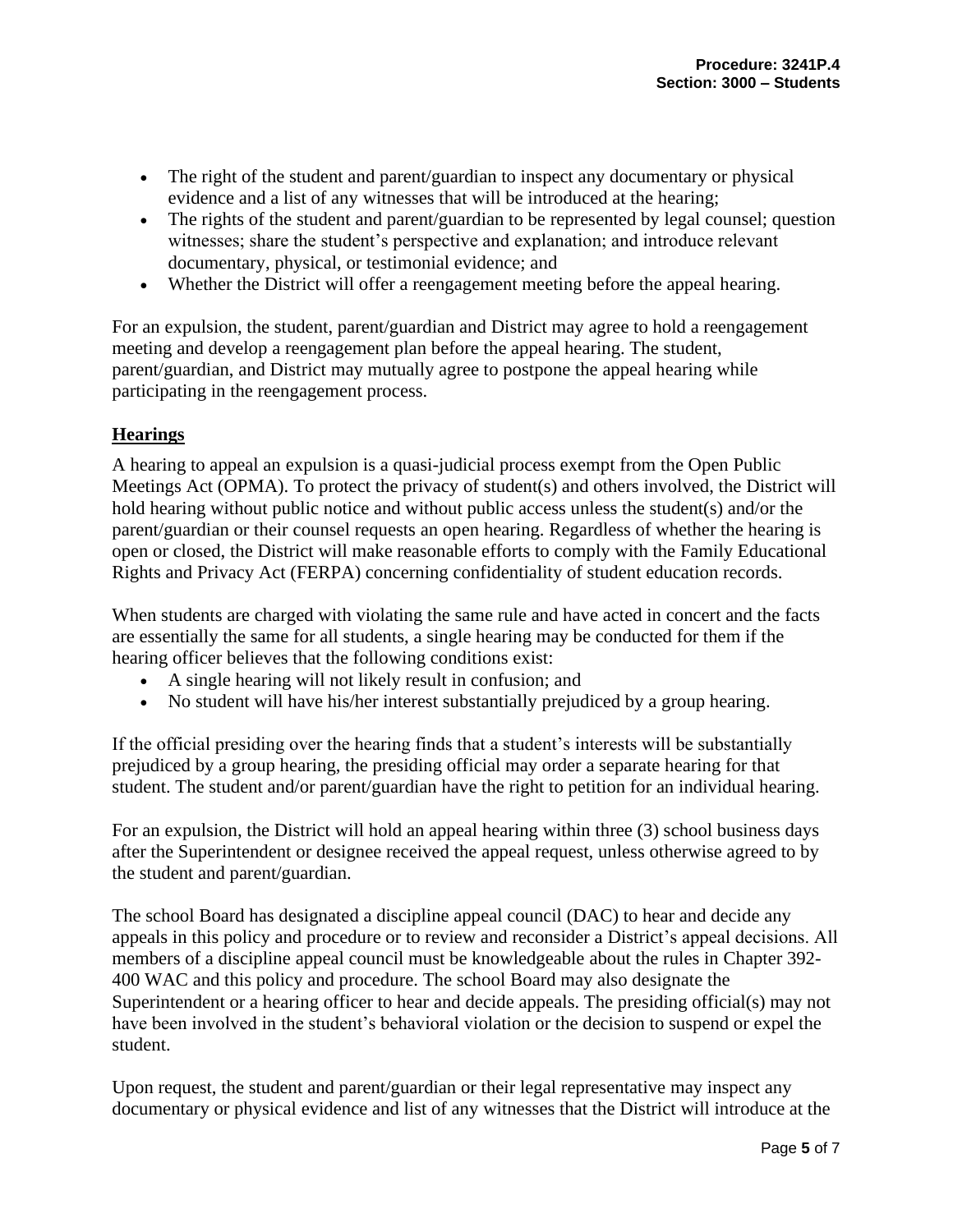appeal hearing. The District must make the information available as soon as reasonably possible, but no later than the end of the school business day before the appeal hearing. The District may also request to inspect any documentary or physical evidence and list of any witnesses that the student and parent/guardian intend to introduce at the appeal hearing. The student and parent/guardian must make this information available as soon as reasonably possible, but no later than the end of the school business day before the appeal hearing.

Upon request, the student and parent/guardian may review the student's education records. The District will make the records available as soon as reasonably possible, but no later than the end of the school business day before the appeal hearing.

If a witness for the District cannot or does not appear at the appeal hearing, the presiding official(s) may excuse the witness' nonappearance if the District establishes that:

- The District made a reasonable effort to produce the witness; and
- The witness' failure to appear is excused by fear of reprisal or another compelling reason.

The District will record the appeal hearing by manual, electronic, or other type of recording device and upon request of the student or parent/guardian provide them a copy of the recording.

For an expulsion, the presiding official(s) must base the decision solely on the evidence presented at the hearing. The presiding official(s) will provide a written decision to the student and parent/guardian in person, by mail, or by email within three (3) school business days after the appeal hearing. The written decision must include:

- The findings of fact:
- A determination whether (i) the student's behavior violated this policy; (ii) the behavioral violation reasonably warrants the expulsion and the length of the expulsion; and (iii) the expulsion is affirmed, reversed, or modified;
- The duration and conditions of the expulsion, including the beginning and ending dates;
- Notice of the right of the student and parent/guardian to request a review and reconsideration of the appeal decision. The notice will include where and to whom to make such a request; and
- Notice of the opportunity for a reengagement meeting and contact information for the person who will schedule it.

# **Reconsideration of appeal**

The student and/or parent/guardian may request the discipline appeal council to review and reconsider the District's appeal decision for expulsions. This request may be either oral or in writing.